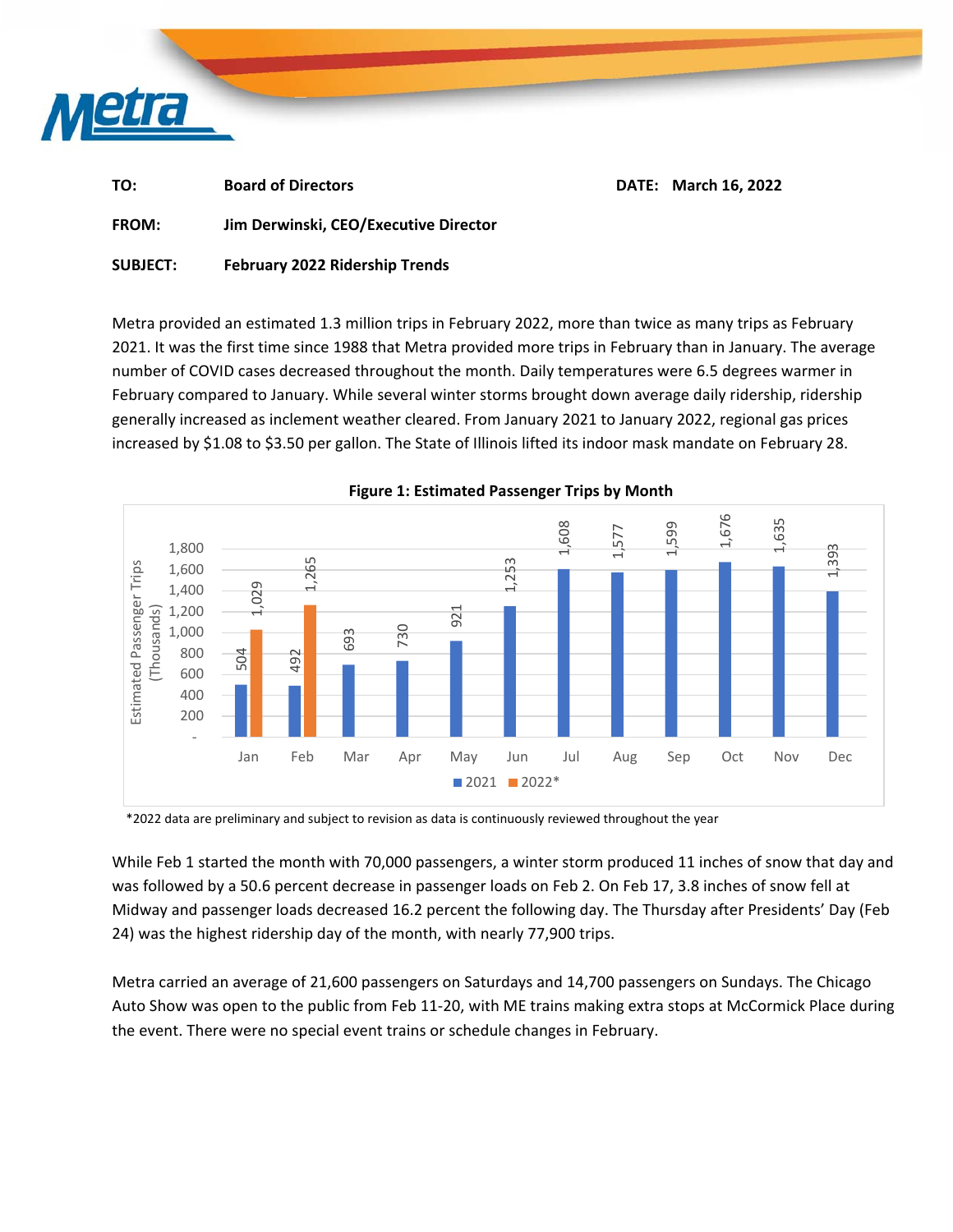

**Figure 2: Metra Average Weekday Ridership** 

Metra's strongest performing lines were consistent from January to February, with the BNSF providing the greatest number of rides, followed by the Metra Electric, UP-N, UP-NW, and Rock Island.





\*2022 data are preliminary and subject to revision as data is continuously reviewed throughout the year

Effective February 1, Metra transitioned from the special \$10 All Day Pass sold from conductors, ticket agents, and the mobile app, to the new Day Pass sold exclusively on the mobile app. The Day Pass is available at \$6 for three zone trips (or fewer) and \$10 for four zone trips (or greater). The Round Trip Plus pass was discontinued.

Ticket validity periods were adjusted on February 1, 10-Ride tickets sold after February 1 are valid for 90 days, while One-Way tickets are valid for 14 days. Tickets sold before February 1<sup>st</sup> retain their original expiration dates. Because several employers postponed their return-to-work plans during the Omicron surge, Metra announced on Feb 21<sup>st</sup> that tickets purchased since the local start of the pandemic (March 2020) would be valid